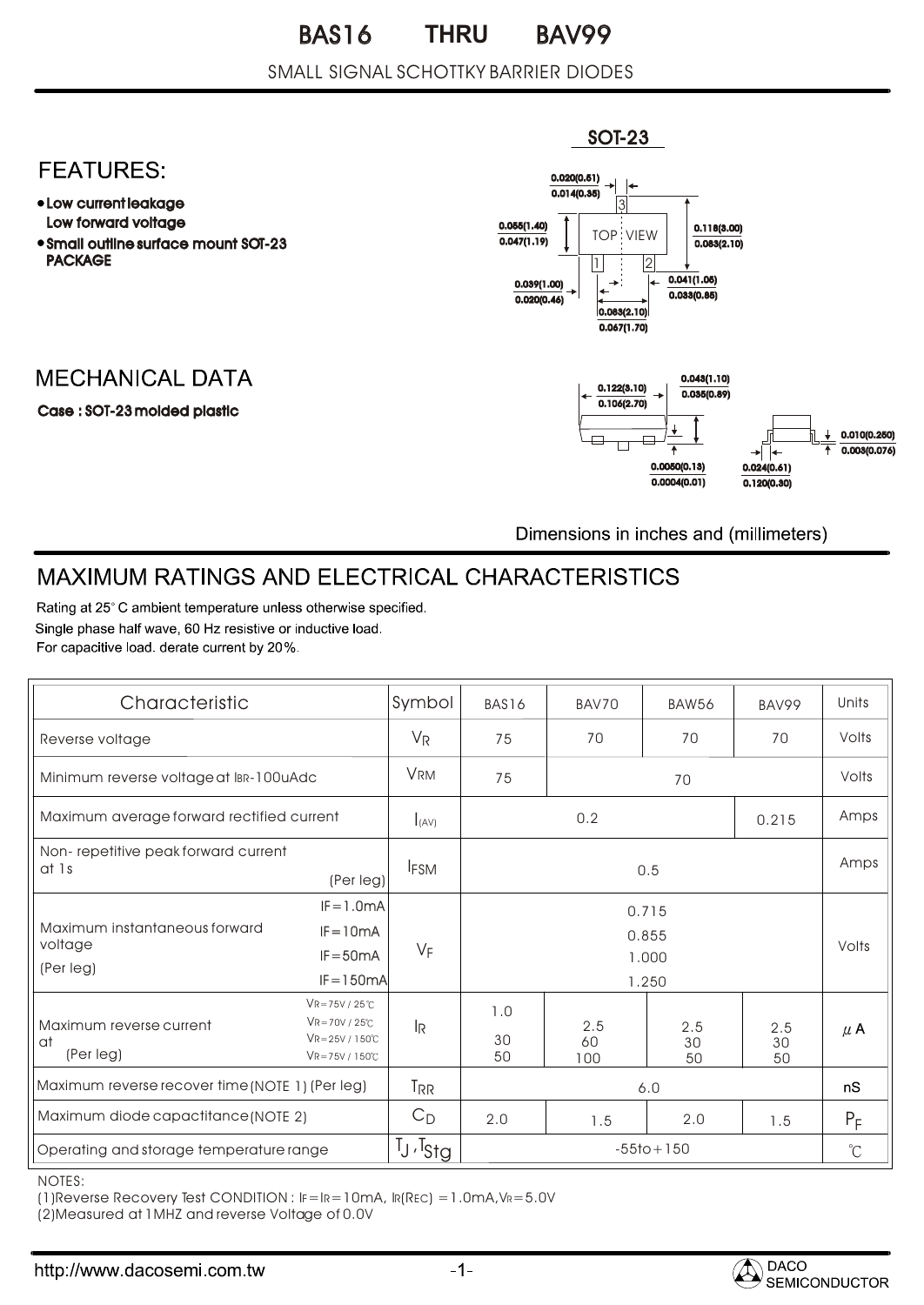### RATINGS AND CHARACTERISTIC CURVES BAS16 THRU BAV99

| <b>Item</b> | Marking        | Eqivalent Circuit diagram |
|-------------|----------------|---------------------------|
| BAS16       | A6, D2         | 30                        |
| BAW56       | A <sub>1</sub> | $3^{\circ}$<br>22         |
| BAV70       | A4,5B          | $3^{\circ}$<br>O 2        |
| BAV99       | A7             | $3^{\circ}$<br>o 2        |



Device Marking